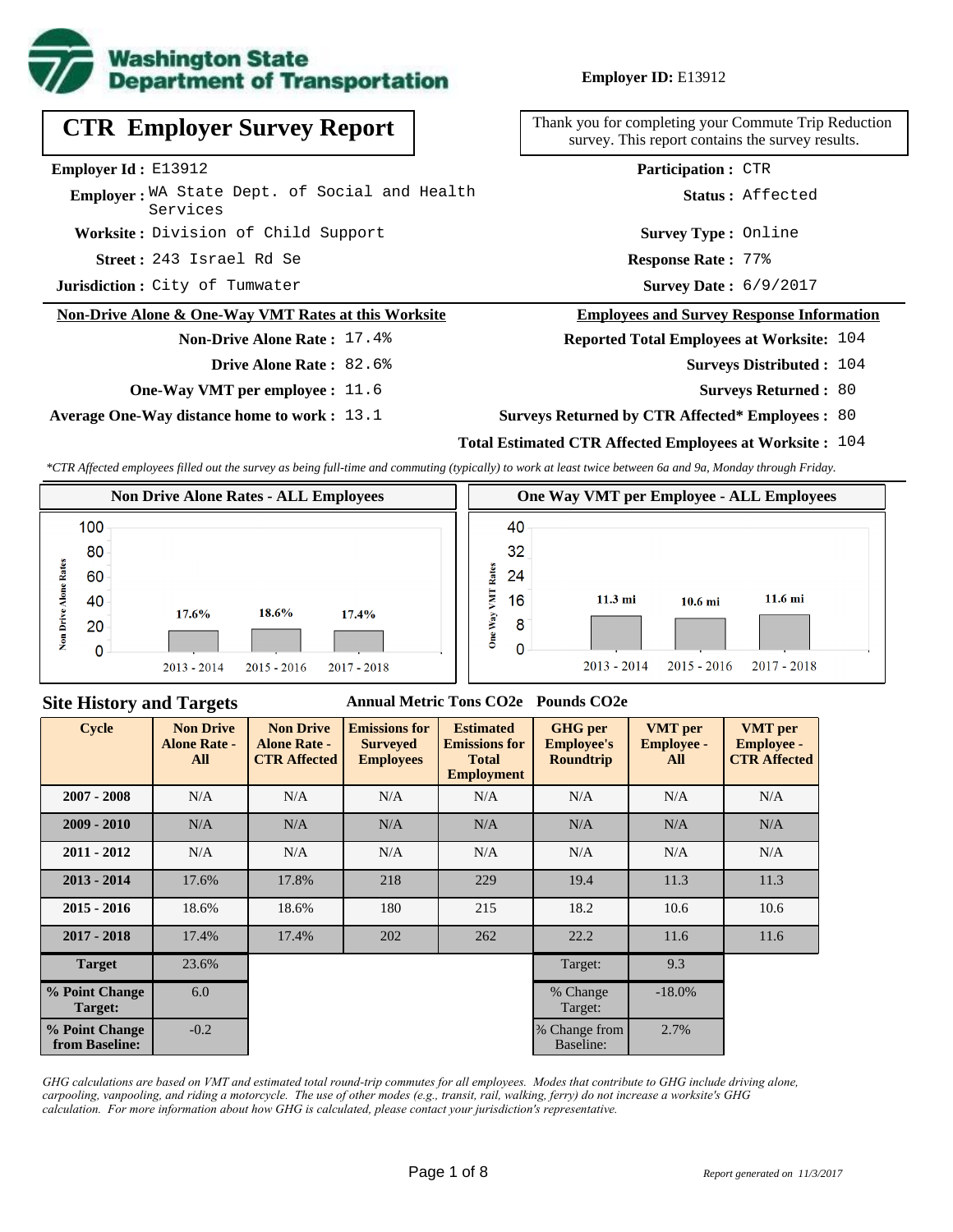# **Washington State<br>Department of Transportation**

# **Commute Trips By Mode - All Employees**

**Q.4: Last week, what type of transportation did you use each day to commute TO your usual work location? (Mode used for the longest distance.)**



*\* Motorcycle-1 is now included in Drive Alone and Motorcycle-2 is included in Carpool. Information about these trips is still available by request.*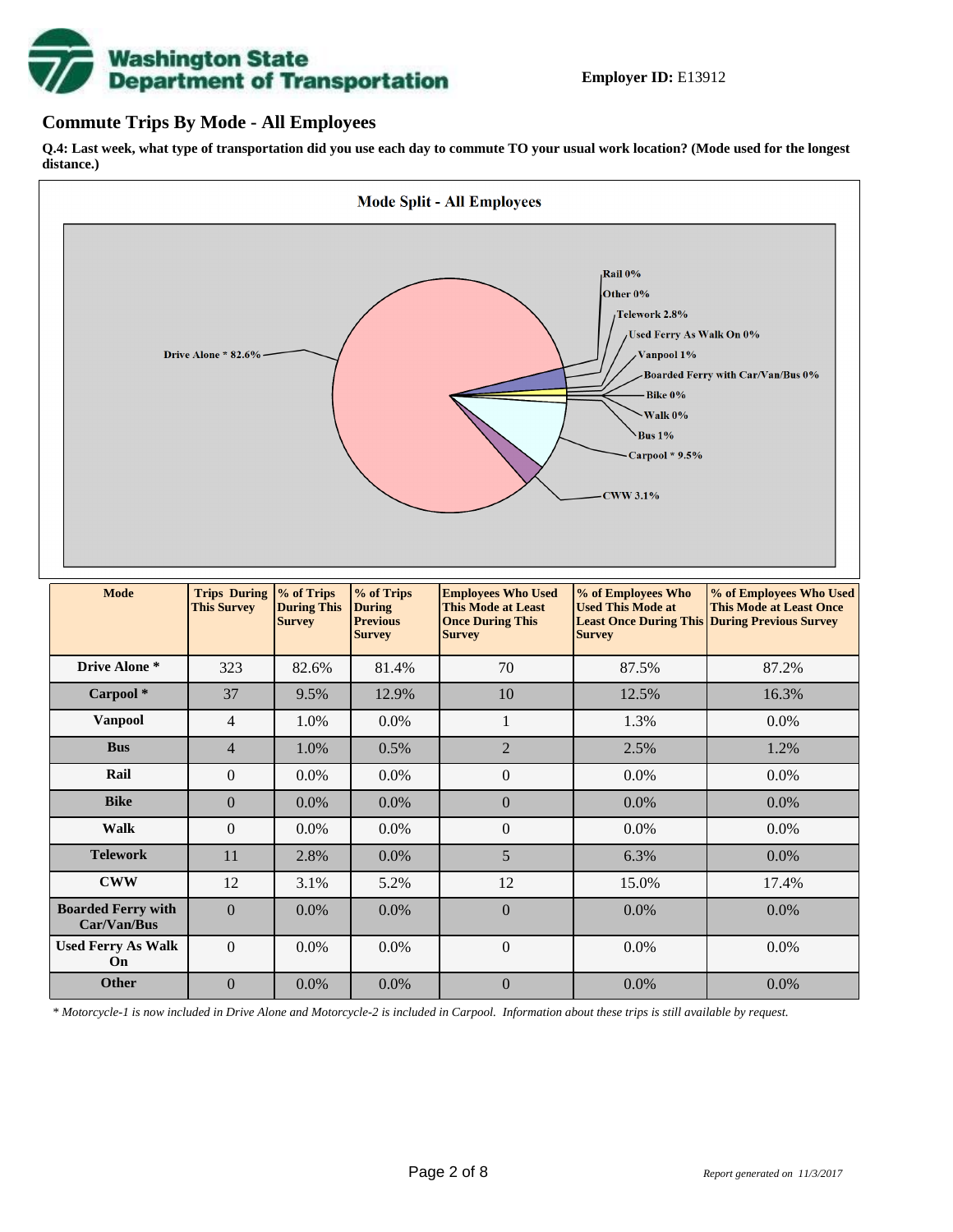

# **Commute Trips By Mode - Affected Employees**

**Q.4: Last week, what type of transportation did you use each day to commute TO your usual work location? (Mode used for the longest distance.)**



*\* Motorcycle-1 is now included in Drive Alone and Motorcycle-2 is included in Carpool. Information about these trips is still available by request.*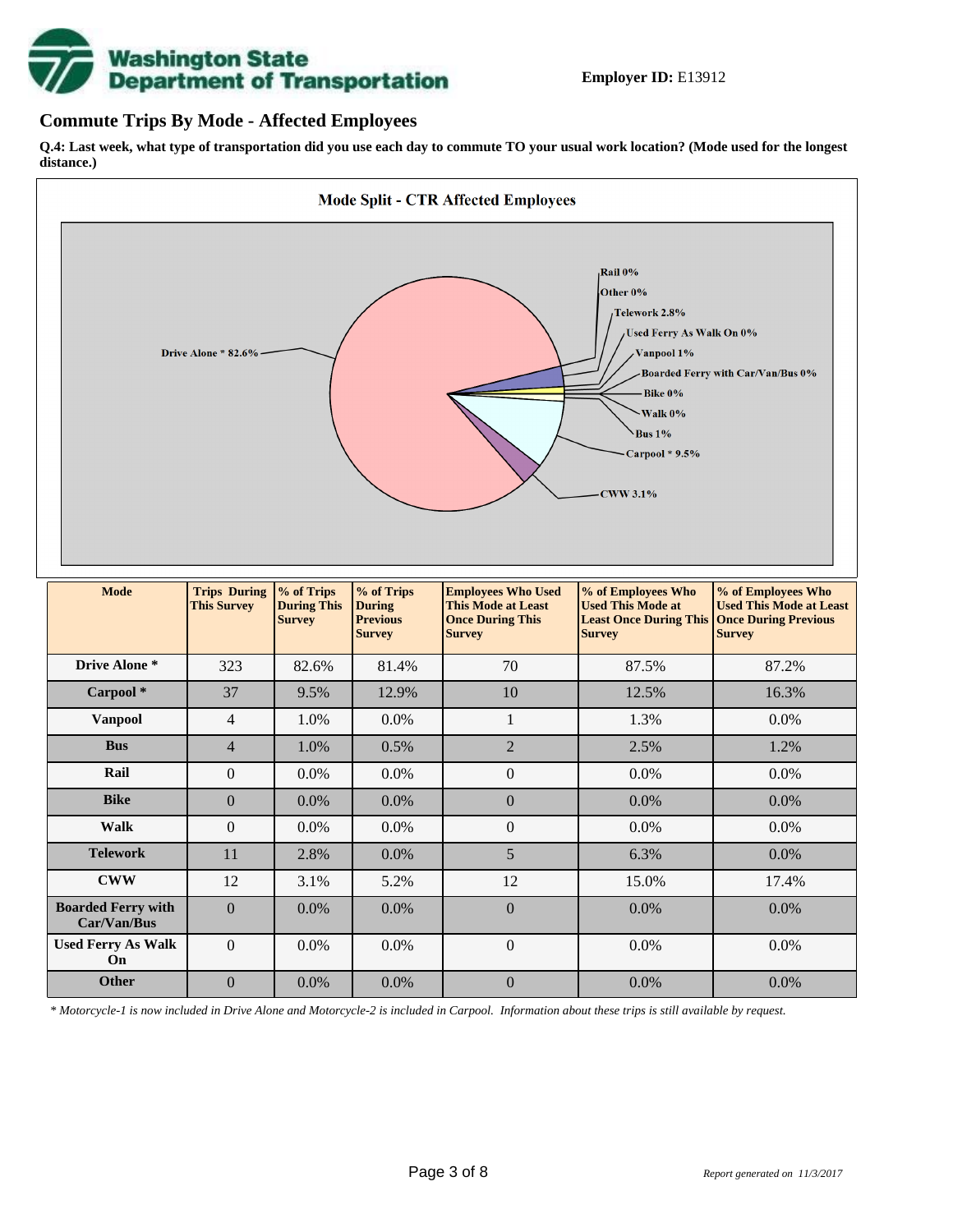

# **Alternative Modes - Number of Employees Who Used a Non-Drive Alone Mode:**

| <b>Non-Drive Alone</b><br><b>Number Of Days</b> | Exactly this $#$ of<br><b>Employees</b> | Exactly this % of<br><b>Employees</b> | At least $#$ of<br><b>Employees</b> | At least % of<br>employees |  |  |
|-------------------------------------------------|-----------------------------------------|---------------------------------------|-------------------------------------|----------------------------|--|--|
| 0 Day                                           | 58                                      | 73%                                   | 80                                  | 100%                       |  |  |
| 1 Days                                          | 8                                       | 10%                                   | 22                                  | 28%                        |  |  |
| 2 Days                                          |                                         | 1%                                    | 14                                  | 18%                        |  |  |
| 3 Days                                          | $\overline{2}$                          | 3%                                    | 13                                  | 16%                        |  |  |
| 4 Days                                          | 3                                       | 4%                                    | 11                                  | 14%                        |  |  |
| 5 Days                                          | 8                                       | 10%                                   | 8                                   | 10%                        |  |  |
| <b>6 or More Days</b>                           | $\overline{0}$                          | 0%                                    | $\theta$                            | 0%                         |  |  |

# **Count by Occupancy of Carpools and Vanpools**

**Q.4 If you used a carpool or vanpool as part of your commute, how many people (age 16 or older) are usually in the vehicle?**

| <b>Ridesharing Occupancy</b> | <b>Mode</b> | <b>Response Count</b> |
|------------------------------|-------------|-----------------------|
| $2*$                         | Carpool     | 37                    |
| 3                            | Carpool     | $\overline{0}$        |
| 4                            | Carpool     | $\boldsymbol{0}$      |
| 5                            | Carpool     | $\overline{0}$        |
| >5                           | Carpool     | $\overline{0}$        |
| $<$ 5                        | Vanpool     | $\overline{0}$        |
| 5                            | Vanpool     | $\overline{4}$        |
| 6                            | Vanpool     | $\boldsymbol{0}$      |
| 7                            | Vanpool     | $\overline{0}$        |
| 8                            | Vanpool     | $\boldsymbol{0}$      |
| 9                            | Vanpool     | $\overline{0}$        |
| 10                           | Vanpool     | $\overline{0}$        |
| 11                           | Vanpool     | $\boldsymbol{0}$      |
| 12                           | Vanpool     | $\boldsymbol{0}$      |
| 13                           | Vanpool     | $\boldsymbol{0}$      |
| 14                           | Vanpool     | $\overline{0}$        |
| >14                          | Vanpool     | $\boldsymbol{0}$      |

\* Motorcycle-2 counted with Carpool-2 for this table.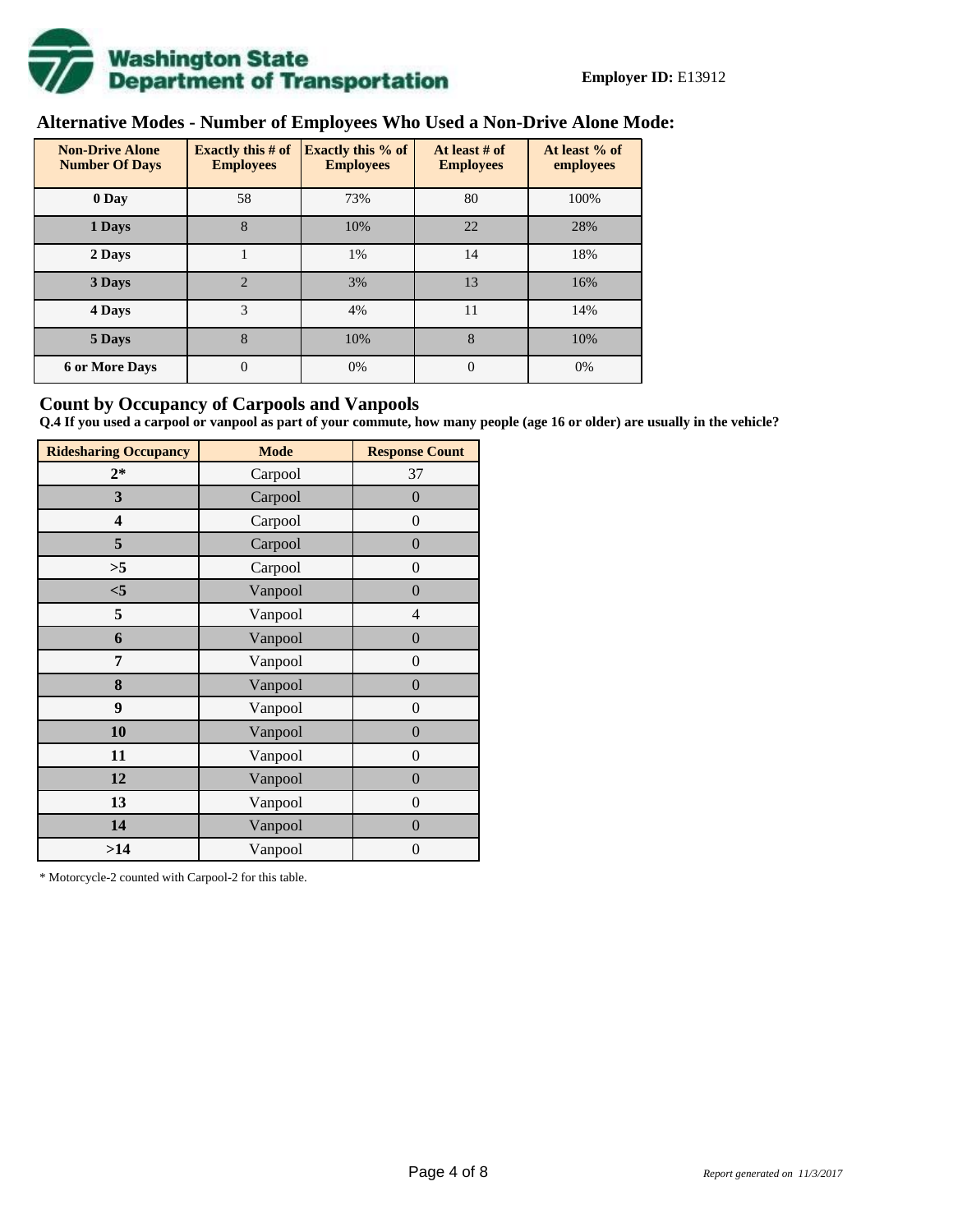

# **Reported Work Schedule - All Employees**

**Q.8 Which of the following best describes your work schedule?**

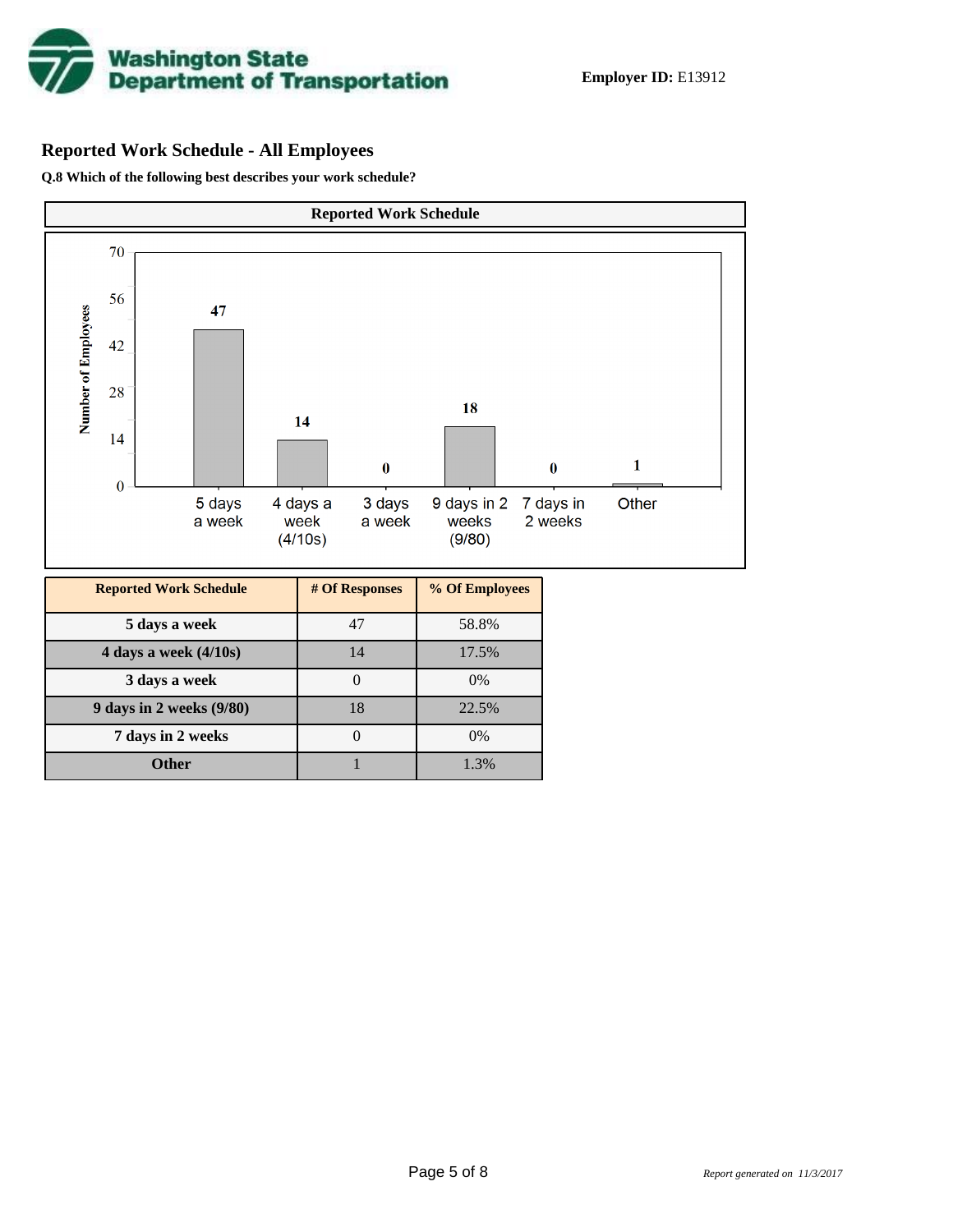

# **Parking and Telework**

**Q.9: On the most recent day that you drove alone to work, did you pay to park? (Mark "yes" if you paid that day, if you prepaid, if you are billed later, or if the cost of parking is deducted from your paycheck.)**



**Q.10: How many days do you typically telework?**

| <b>Telework Frequency</b>           | # of Responses        | % of Responses |
|-------------------------------------|-----------------------|----------------|
| No Answer/Blank                     |                       | $0.0\%$        |
| I don't telework                    | 74                    | 92.5%          |
| Occasionally, on an as-needed basis |                       | $0.0\%$        |
| 1-2 days/month                      |                       | $0.0\%$        |
| 1 day/week                          |                       | 5.0%           |
| 2 days/week                         |                       | $0.0\%$        |
| 3 days/week                         | $\mathcal{D}_{\cdot}$ | 2.5%           |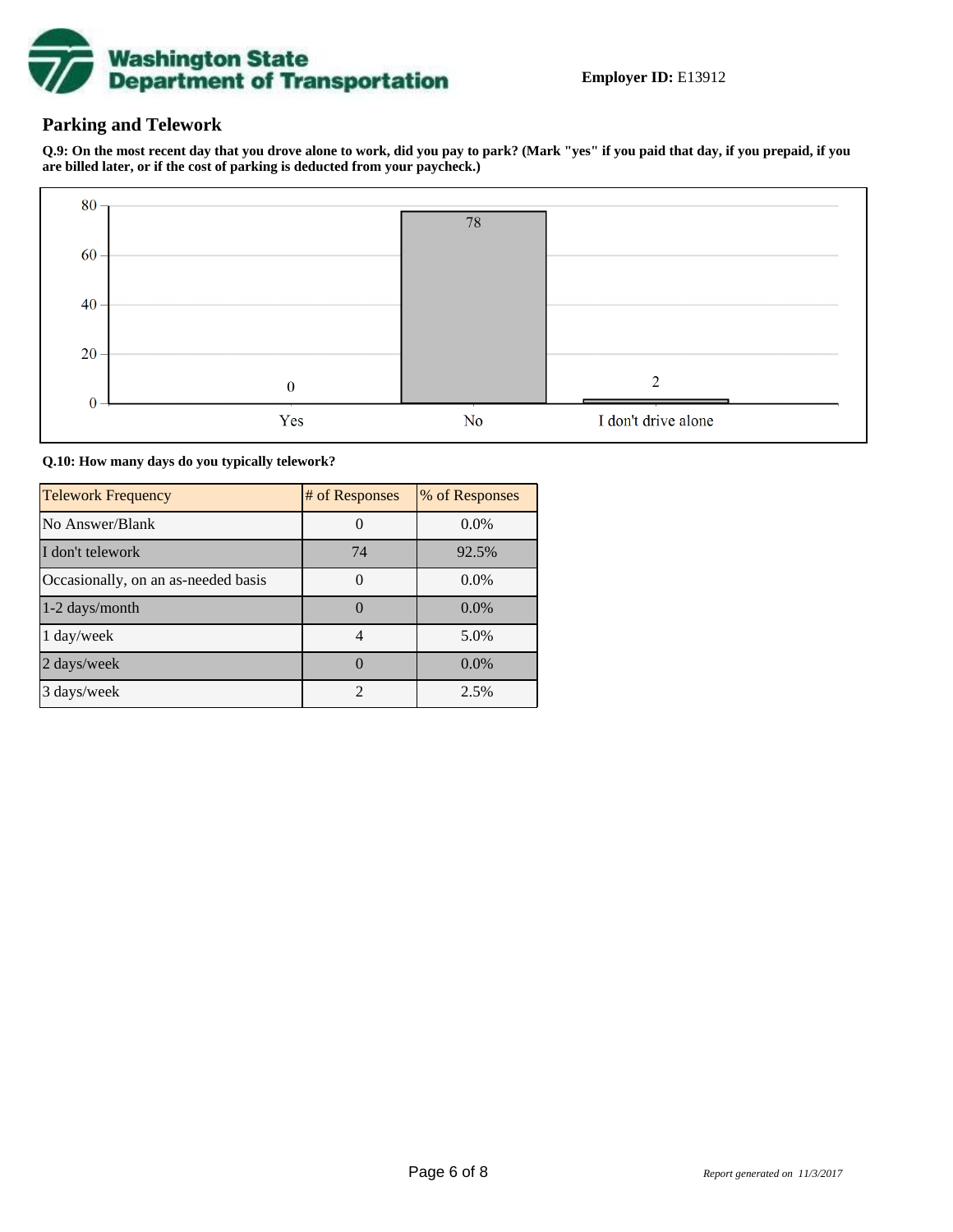

# **Reasons for driving alone to work/not driving alone to work**

**Q11. When you do not drive alone to work, what are the three most important reasons?**

| <b>Question Text</b>                                           | # of Responses | % of Responses |
|----------------------------------------------------------------|----------------|----------------|
| To save money                                                  | 25             | 18.7%          |
| Financial incentives for carpooling, bicycling or walking.     | 16             | 11.9%          |
| Personal health or well-being                                  | 14             | 10.4%          |
| Other                                                          | 14             | 10.4%          |
| Environmental and community benefits                           | 13             | 9.7%           |
| Driving myself is not an option                                | 10             | 7.5%           |
| I have the option of teleworking                               | 9              | 6.7%           |
| Free or subsidized bus, train, vanpool pass or fare benefit    | 8              | 6.0%           |
| Emergency ride home is provided                                | 8              | 6.0%           |
| Preferred/reserved carpool/vanpool parking is provided         | 8              | 6.0%           |
| Cost of parking or lack of parking                             | 6              | 4.5%           |
| To save time using the HOV lane                                | 3              | 2.2%           |
| I receive a financial incentive for giving up my parking space | $\Omega$       | 0.0%           |

#### **Q12. When you drive alone to work, what are the three most important reasons?**

| <b>Question Text</b>                                      | # of Responses | % of Responses |
|-----------------------------------------------------------|----------------|----------------|
| I like the convenience of having my car                   | 63             | 30.9%          |
| Riding the bus or train is inconvenient or takes too long | 44             | 21.6%          |
| Family care or similar obligations                        | 33             | 16.2%          |
| My commute distance is too short                          | 27             | 13.2%          |
| Other                                                     | 15             | 7.4%           |
| Bicycling or walking isn't safe                           | 13             | 6.4%           |
| I need more information on alternative modes              | 6              | 2.9%           |
| My job requires me to use my car for work                 | $\mathfrak{D}$ | 1.0%           |
| There isn't any secure or covered bicycle parking         |                | 0.5%           |